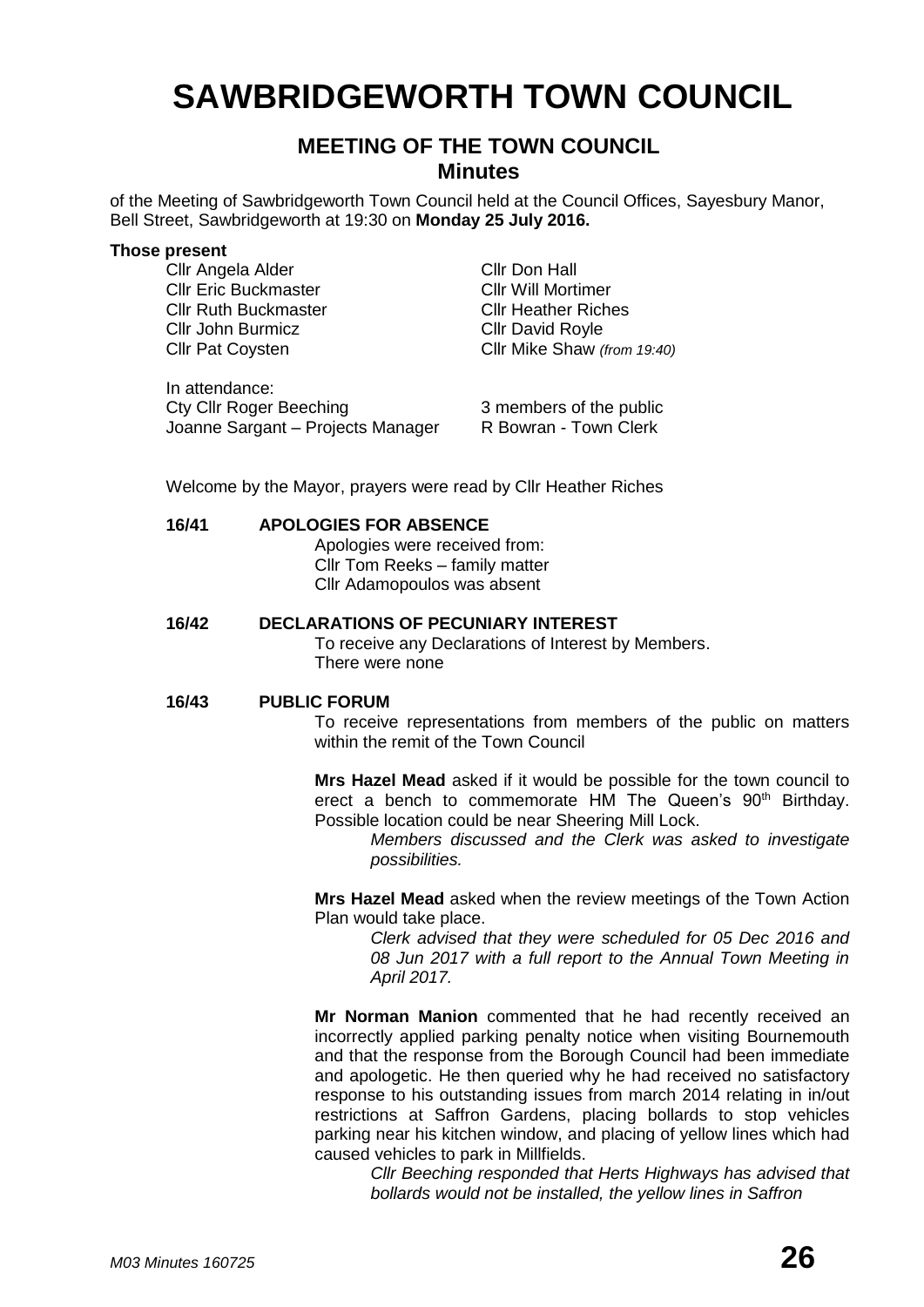*Gardens were not the responsibility of Herts Highways, he acknowledged that an in/out scheme had appeared on the original planning application, but could not be implemented because it related to private land. He said he would review the situation and obtain a collective response.*

#### **16/44 MINUTES**

*Resolved:* To approve, noting the point made relating to Minute 16/34, as a correct record the minutes of the Meeting of the Council held on 27 June 2016 (M02) *[prop Cllr Alder; secd Cllr Shaw]*

To attend to any matters arising from these Minutes and not dealt with elsewhere on this Agenda.

**Minute 16/34.** Cllr Shaw commented that he had put five questions relating to EHDC taking in refugees, but that only three had been recorded, wished the minutes to record all five questions, and said he had not received an answer to Question 5. Cllr E Buckmaster stated that he had given a written response to Cllr Shaw and that he would further respond to Question 5.

#### The questions were:

*1. Is there an upper limit on the number of refugees that EHDC have agreed to take?*

- *2. What is the cost to EHDC of each refugee over the next five years?*
- *3. Who is paying for this and for how long?*

*4. Who is that you have agreed to take? What are their ages, sex and where do they originate?*

*5. What checks have you done to ensure that any of the people that you have volunteered to take are not wanted for, or have been convicted of serious offences in their own county?*

#### **16/45 PLANNING COMMITTEE**

*Received and noted:* The minutes of the Planning Committee Meeting held on: 27 June 2016 (P02)

*Noted:* The minutes of the Planning Committee Meeting scheduled to have been held on: 11 July 2016 (P03)

#### **16/46 AMENITIES COMMITTEE**

*Noted:* The minutes of the Amenities Committee Meeting scheduled to have been held on: 11 July 2016 (A01)

#### **16/47 MAYOR'S CORRESPONDENCE/COMMUNICATIONS**

To receive Mayor's appointments and communications

- o The mayor reported visits to:
	- o Local schools
	- o WW1 Somme commemoration
	- o ECO toilet opening
	- o Sawbridgeworth Rotary Club
	- o Bishops Stortford Civic Reception
	- o Sawbridgeworth Civic Service
	- o Bishops Stortford mayor's party
	- o Guide camp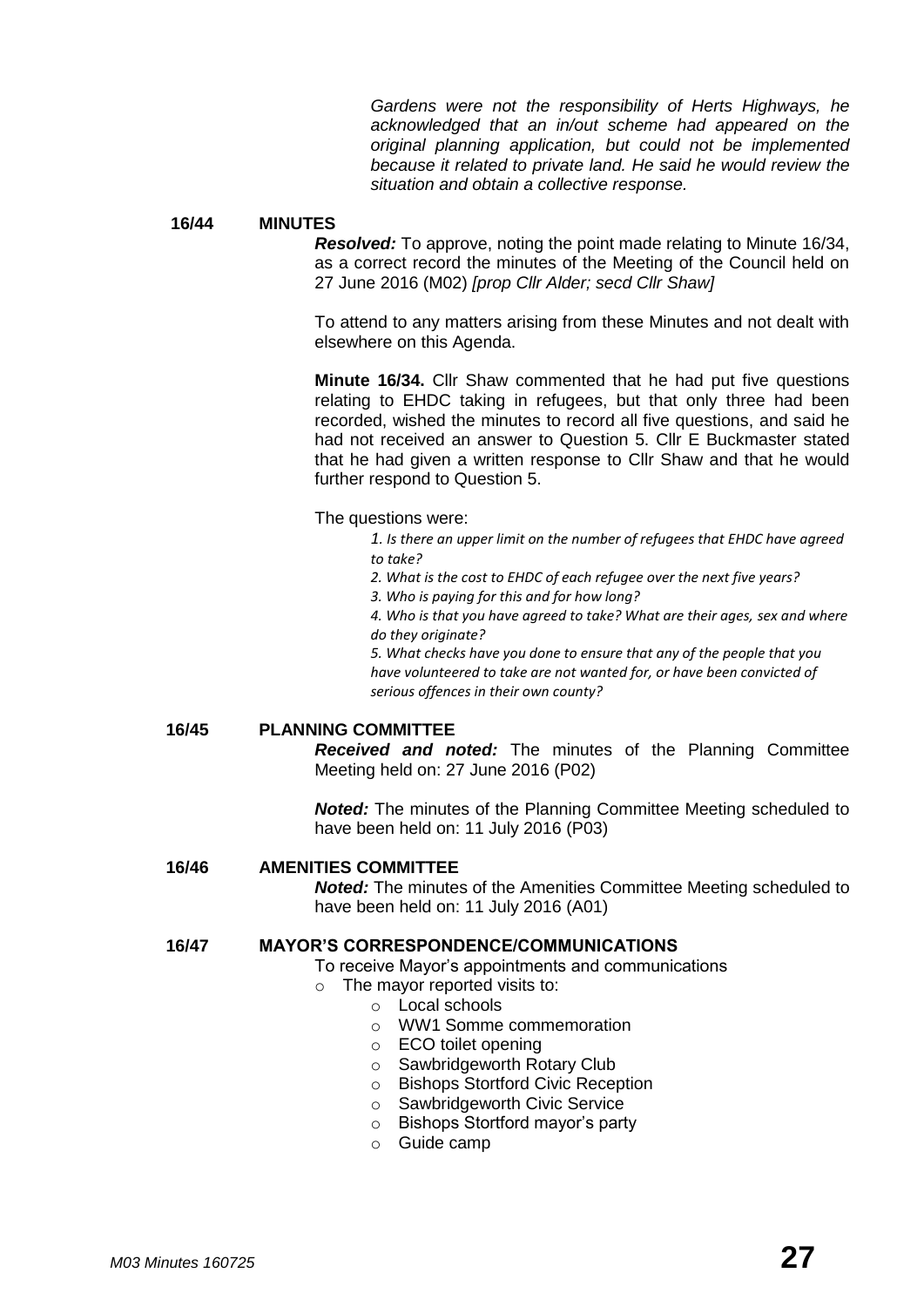#### **16/48 REPRESENTATIVES REPORTS**

To receive representatives reports from:

- County Councillor Roger Beeching reported:
	- o Giving a grant for the Walk to School project
	- o Gold Award to Mandeville school
	- o HCC we site majoring on child sex exploitation
	- o Public Health England moving to former GSK North site in Harlow
- o District Councillor Angela Alder reported attending:
	- o Seminar on reducing isolation
	- o Health and Wellbeing scrutiny at County
	- o Sports presentations at Hertford theatre
	- o Executive meeting concerning the District Plan
	- o District Council Network on role of districts in the Health and Wellbeing agenda
- o District Councillor Eric Buckmaster reported:
	- o District Plan Panel meetings on 25 August and 08 September, which will report the number of homes on each site, address the Rivers Orchard question and confirm a maximum of 500 homes in Sawbridgeworth by 2033.
	- o Leisure strategy agreed by the Task & finish group
	- o A rural isolation paper has been prepared
	- o EHDC will share waste services with North Herts DC
	- o An increase in community grants to £1,000
	- o Council meetings are now webcast.
	- o Several questions:
		- AA: send comments to CEO and Leader
		- DR: hold an information meeting
		- **JB:** can we have a weight limit on A1184 and restrict size of vehicles in Bell Street
		- DR: officers should meet Executive team about an Air Quality Plan
		- RN:
	- o Suggestion for an extended Planning Committee meeting on 26 September to discuss the District Plan.
- o District Councillor Will Mortimer had nothing to report
- o Hertfordshire Police not present due to operational priorities.
- o Other Representatives
	- o Cllr Alder attended the AGM of HAPTC
	- o Cllr Alder mentioned summer holiday lunches at the Children's Centre
	- o Cllr Royle said that STOP Harlow North was opposed to a garden Town – BREXIT being a factor
	- o Cllr Royle had attended a meeting of EHAPTC and been given a timetable with public consultations from November
	- o Cllr Royle called for a village policy document to include the Spellbrook area
	- o Cllr Shaw asked if STC can give assistance to the STOP Harlow North campaign, maybe an agenda item for the next meeting. *Cllr E Buckmaster said that STC has already given that commitment.*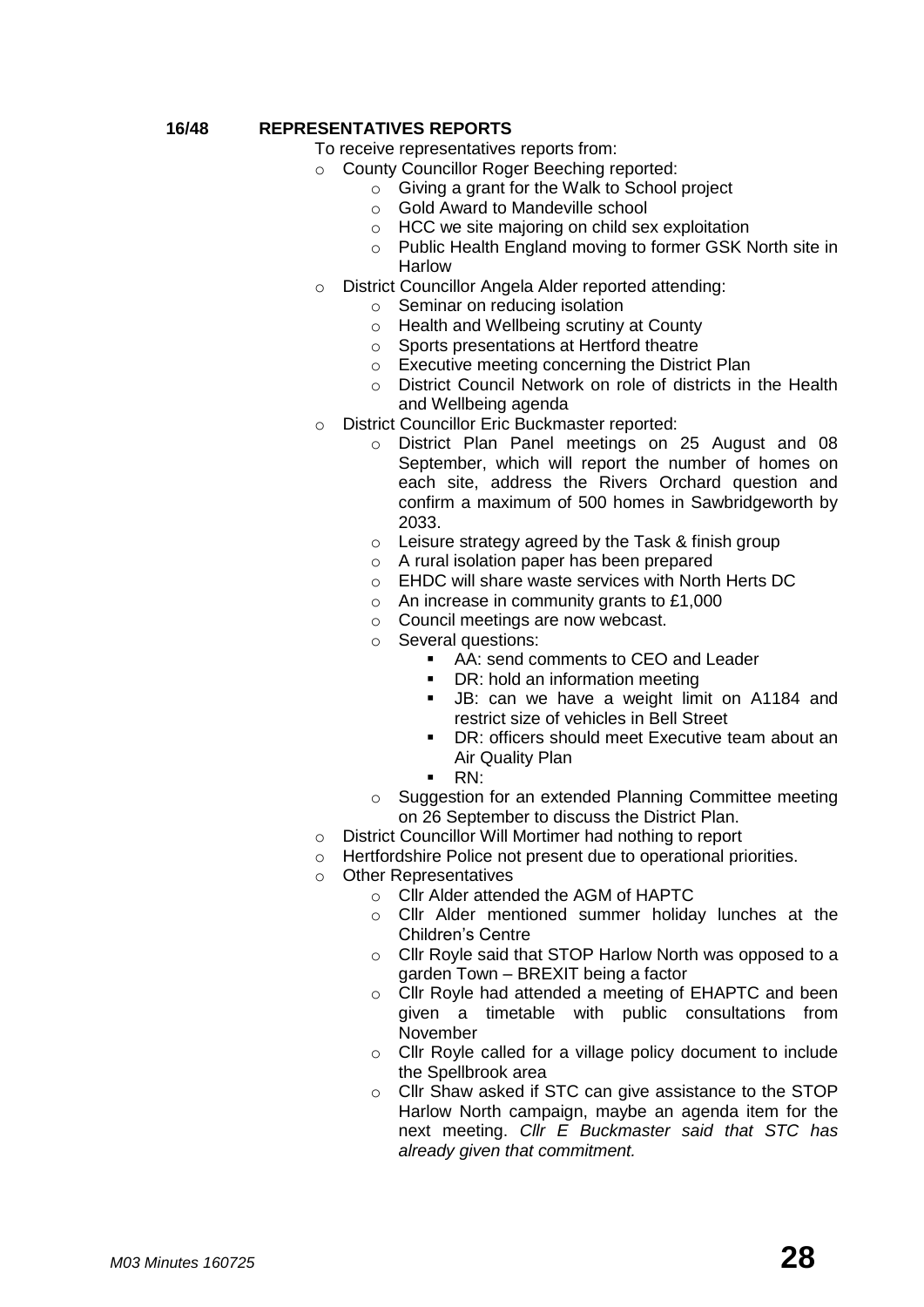## **16/49 GRANT APPLICATIONS**

*Resolved:* To approve a Grant Application from:

o The Multi-School Travel Plan Group £500 *[prop Cllr Coysten; secd Cllr Alder]*

#### **16/50 TOWN CLERK'S REPORT**

Report for July 2016

#### **[Allotments](http://www.sawbridgeworth-tc.gov.uk/town-information/town-council-services/allotments)**

- Eco Toilets opened
- Weed killing programme
- Site clearance at Vantorts including skip provision

## **Bus Shelters**

• Spellbrook shelter repaired from the effects of further vandalism

#### **Car Park Subsidy**

Wall repair has been completed.

## **[Cemetery](http://www.sawbridgeworth-tc.gov.uk/town-information/town-council-services/cemetery)**

- 5 Interments managed in 2016/17 to date
- Application for an exhumation to be made to MoJ

#### **Chamber Utilisation**

Monthly bookings received from U3A

#### **Community Transport - [Sawbobus](http://www.sawbridgeworth-tc.gov.uk/town-information/town-council-services/sawbobus) and [Minibus Hire](http://www.sawbridgeworth-tc.gov.uk/town-information/town-council-services/minibus-hire)**

- Dial-a-Ride service terminated.
- New vehicle from DfT now delivered and returned to manufacturer for modifications and fault rectification.
- Sawbobuses Yankee and Zulu disposed of.
- Supplementary paper on the use of s106 monies to purchase a used minibus. This was agreed.

## **Consultee on all matters relevant to the town**

- Consultation on proposed Junction 7a on M11. **District Plan**
- Comments made relating to SLAA and Plan prior to meeting of District Planning Executive Panel on 21 July.

#### **Financial Accounting**

 Annual Return and supporting documentation dispatched on time.

## **Fly Posting**

- Continued surveillance and unauthorised advertising removed. **Hertfordshire Highways**
- A1184 resurfacing postponed to week commencing 18 July.
- Road closure at Bonks Hill weekend commencing 05 August.
- Sign cleaning, footpaths clearance and garden works carried out. **Neighbourhood Plan**
- No current activity

## **Lordship of the Manor**

• Further intelligence received.

## **[Planning Matters \(acting as a consultee\)](http://www.sawbridgeworth-tc.gov.uk/town-council/planning)**

12 Applications considered in 2016/17.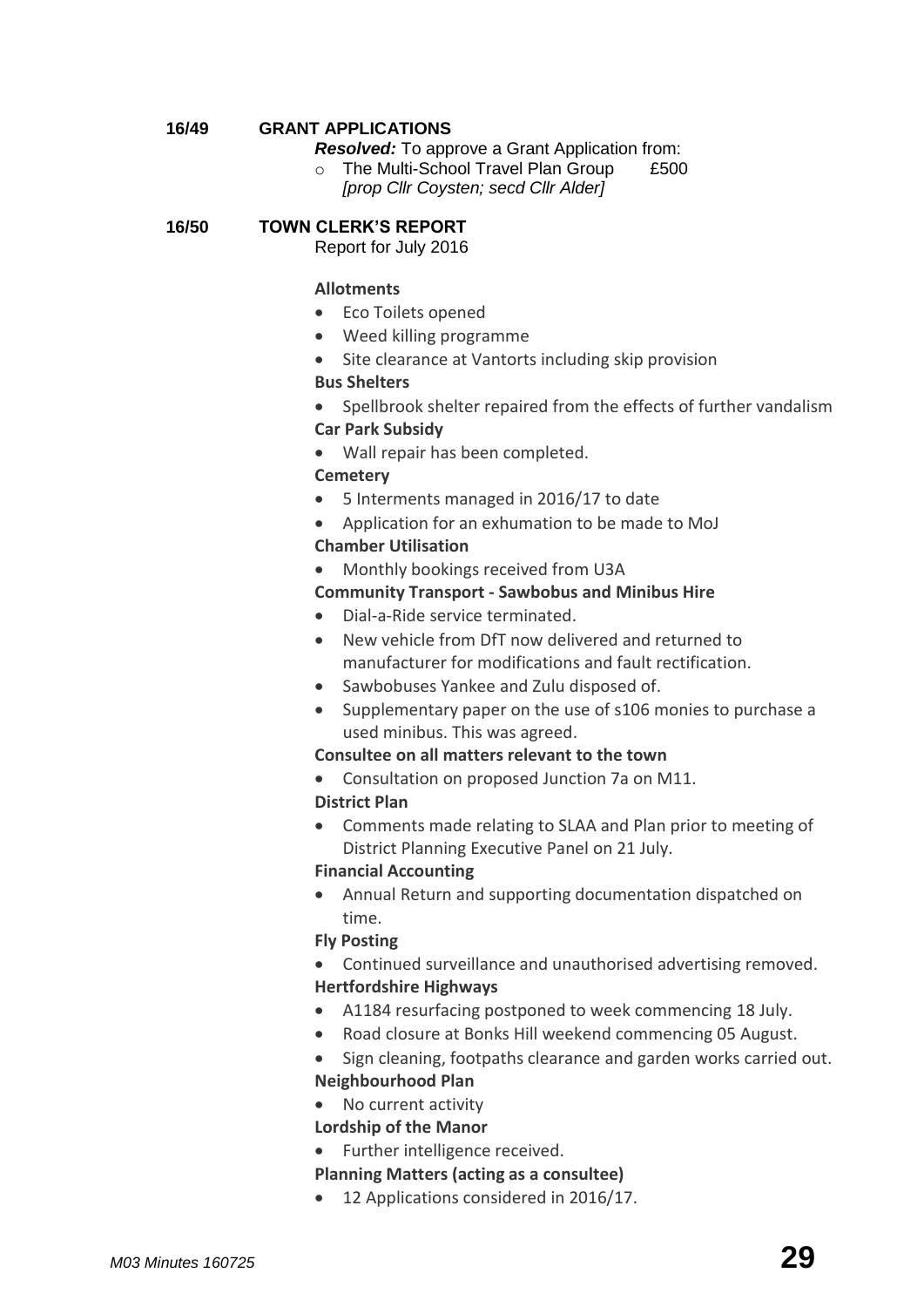## **Plant Watering**

- Commenced throughout the town
- Sub contract watering for Gilston & Eastwick

## **Projects**

- Bell Street Conveniences; Specification received but incomplete. EHDC now request us to provide draft SLA and details of our lease!
- Town Green; no further activity. Task & Finish group proposed.
- Library; No further action at the moment.
- War Memorial Repair. Task & Finish group established. Faculty applied for.

## **Publicity/Information:**

 Contributions being made to Sawbridgeworth Flyer and CM21 magazine

## **Rivers Orchard**

Draft lease agreement received from Deville Estates Ltd

## **Town Action Plan**

 The F&P committee have directed that on-going scrutiny be addressed by a summary in the Clerk's report.

## **Sawbridgeworth Town Action Plan 2006-2020**

## **The Five Key Issues**

## **Traffic Management (including Parking) How do we solve the problems of increasing traffic and the lack of parking?**

- o Future dialogue with EHDC over future parking policy.
- o Develop "Shared Spaces" philosophy
- o Dialogue with schools on "Walk to School" initiative
- o Development/Expansion of Sawbobus service

## **Amenities & Facilities**

## **How do we ensure these are best provided for the community?**

- o Continued maintenance and care for existing facilities
- o Negotiations with EHDC on refurbishment of Bell Street conveniences

## **Housing & Planning**

## **How do we make sure housing is best suited and the infrastructure is catered for?**

- o Dialogue with potential developers
- o Dialogue with EHDC and District Planners
- o Consider producing a Neighbourhood Plan

## **Economic Vibrancy**

## **How do we re-invigorate the town centre and bring people to the town?**

- o Set up dialogue with retailers and businesses
- o Re-examine retailers opposition to farmers markets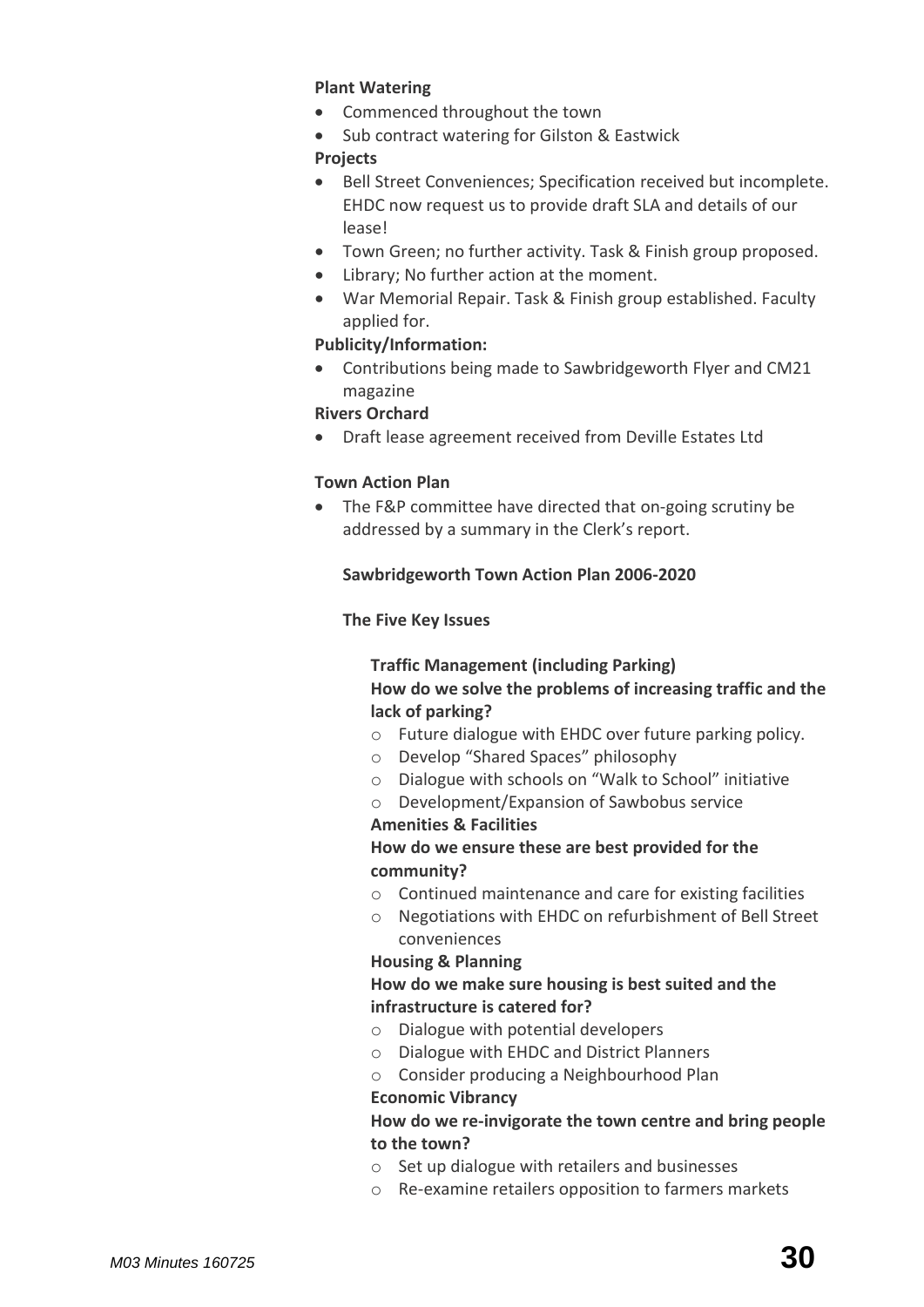## **Open Spaces**

## **How do we best plan and care for our open spaces?**

- o Develop ideas for Town Green
- o Develop ways and means to use Fair Green

## **16/51 TOWN PROJECT MANAGER'S REPORT** Report for July 2016

**Friday 1st July 2016 –** 7.20am – Whistle for the Somme. Thank you to all for supporting this event at such an early hour! Good coverage of this event in the Herts & Essex Observer and their online edition. Special thanks to Rev. Frances Arnold for preparing the church service, Mr Gary Hanson and Rev Anthony Giles, also John Rider and Theo Van deBilt for their input after the service at the town council offices.



**Sunday 17th July 2016** – Civic Service at 3pm Great St Mary's Church. Thank you to all those that attended



## **NEW PROJECTS**

## **Walk to School Week – Monday 26th September – Saturday 1st October**

This is town led project and we have been asked by the primary and Junior PTA's to participate. Cllr Royle, Cllr Buckmaster, Richard Bowran and Town Projects Manager have attended the meetings. The schools are coordinating the Monday to Friday activities to encourage children to travel to school in a 'different' way, i.e. on a scooter, car share, bicycle etc. STC have offered a bus transport for High Wych and Spellbrook School for the week to promote 'shared journeys' to school. On Saturday  $1<sup>st</sup>$  October from 12-3pm there will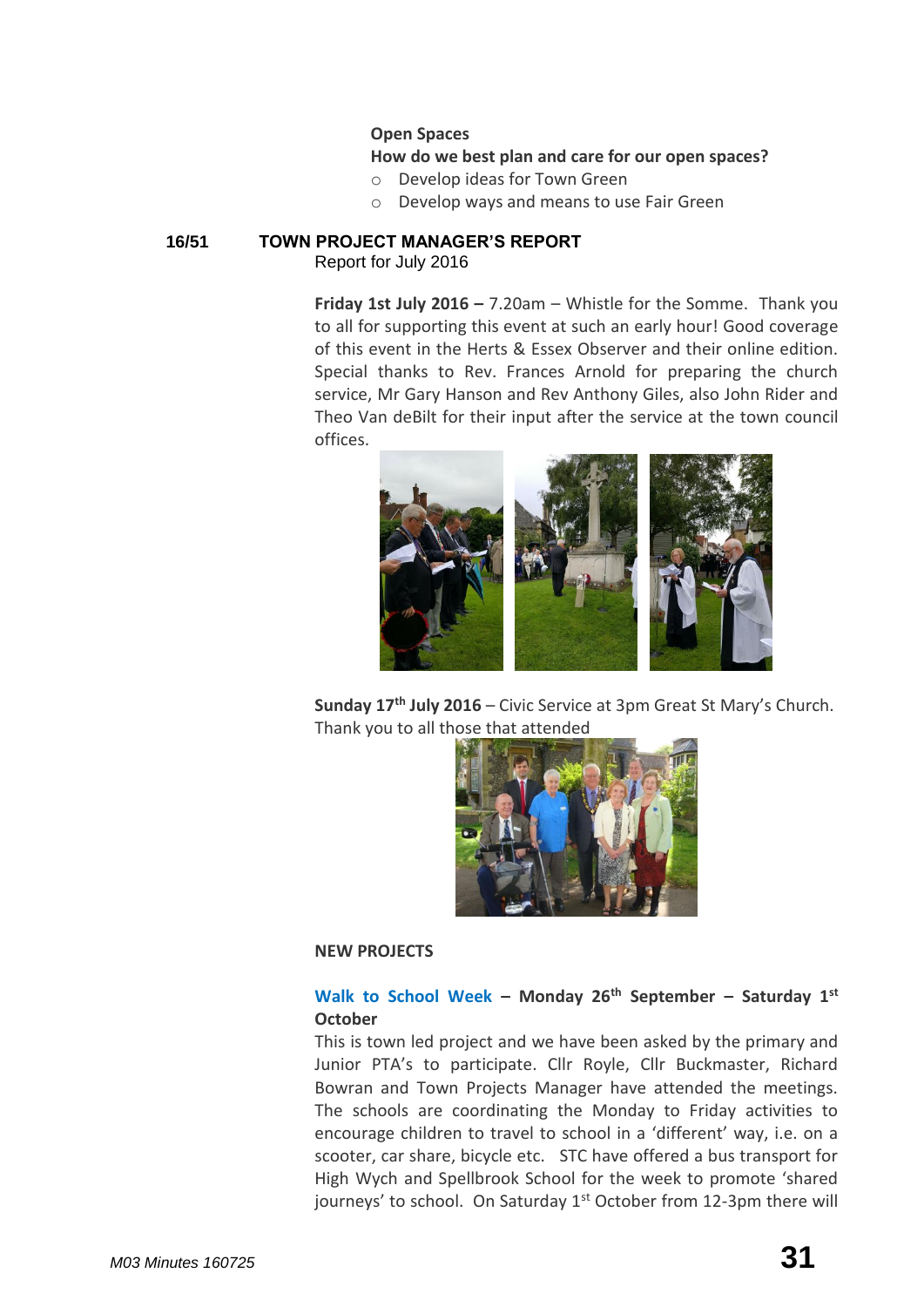be a 'Town Twitchell Walk' (STC led).

**MOVE Week –** The date is to be confirmed in May 2017. More information about how Sawbridgeworth will be involved will be available after my next meeting with Michal Siewniak in September. This is a summary of the nature of the event:-

*MOVE Week is an annual Europe-wide campaign promoting sport, physical activity and the positive impact on society they bring. In 2012, the first ever MOVE WEEK brought together individuals, organisations and cities from across Europe in a large-scale celebration of sport and physical activity. MOVE Week is part of NOW WE MOVE, a broad platform of initiatives from ISCA (International Sport and Culture Association) and its partners with the aim of getting 100 million more Europeans physically active by 2020. The campaign promotes a myriad of existing events across the continent as well as fostering and nurturing new initiatives. In East Herts, the MOVE Week is driven by Active East Herts (community sports network in East Herts) and supported by other organisation (CVS Broxbourne and East Herts, East Herts District Council and Herts Sports Partnership).*

**Somme Memorial Visits** – Dates in August & October (TBC) the WW1 commemoration group will be working with Dan Hill as part of the Living Memories Project that is currently running with the Commonwealth War Graves Commission – we will be visiting Edmonton and Tottenham Cemeteries as a mark of respect and laying wreaths at graves of soldiers that fought during the Somme, returned homed injured and died as a result of those injuries.

#### *Future Dates for the diary*

**Saturday 19th November** – Lights of Love, Isabel Hospice Service in Bakers Walk at 4pm **Saturday 26th November 2016 –** Christmas Lights Festival. So far the change from the traditional Friday evening to a Saturday event has been well received. I have already had notification from the PTA Chair at F&B that they will continue with their Friday night Christmas Fayre, and I have heard that the Memorial Hall will not be putting on a Food Festival at all this year, of course these notifications are subject to change.

**Friday 19th May 2017** - Annual Civic Awards

## *Mayors Events 2016-2017 – Charity of the Year St Elizabeth's, Much Hadham*

Saturday  $1^{st}$  October – Quiz Night at Bullfields Thursday  $2^{nd}$  February – Round the World Progressive Dinner Saturday  $4<sup>th</sup>$  March – Variety & Tribute Show at the Memorial Hall Saturday 29<sup>th</sup> April – Civic Dinner at the Memorial Hall